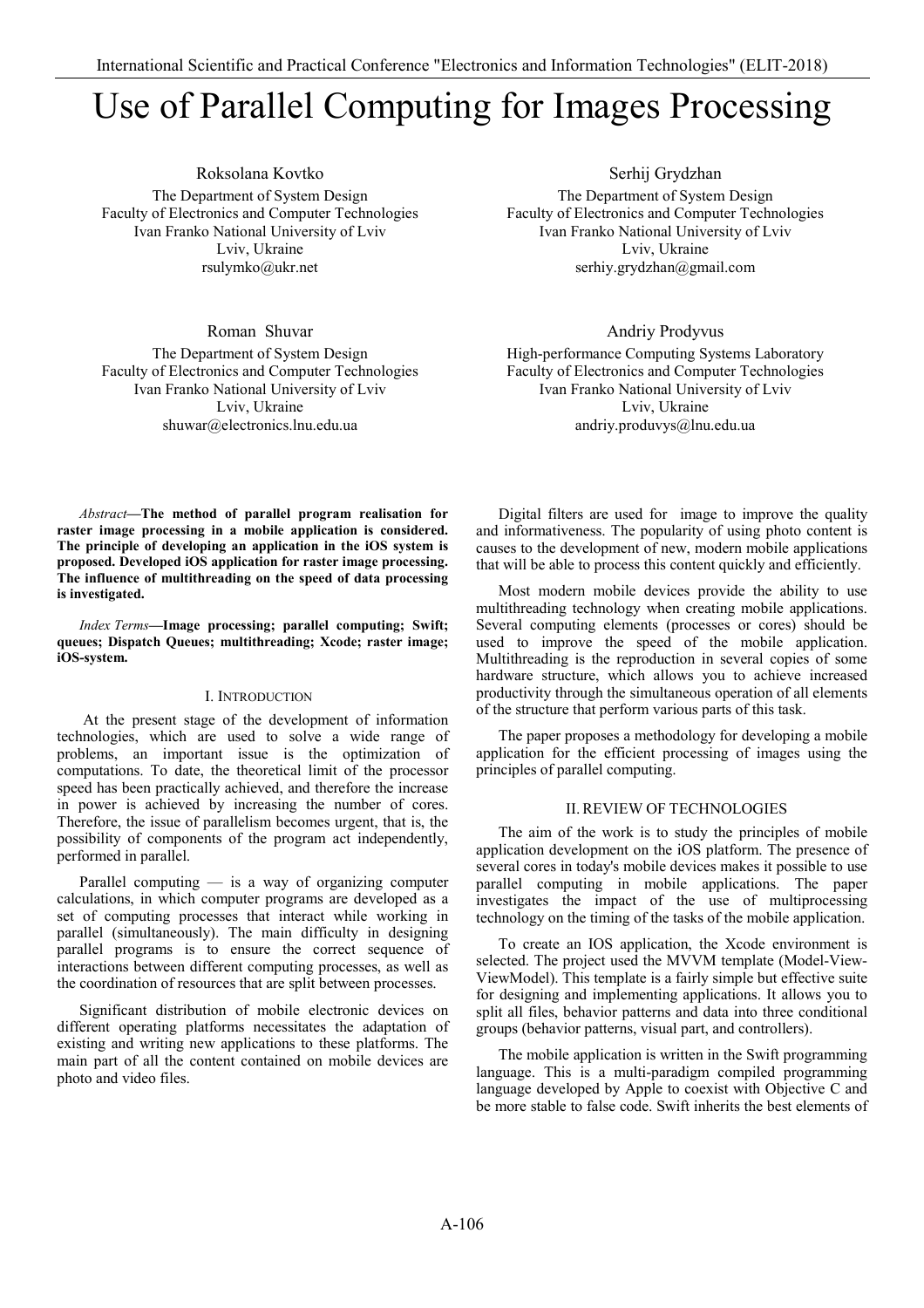C and Objective C, so its syntax is familiar to those for developer familiar with these languages. At the same time, Swift is characterized by the use of automatic allocation of memory and control overflow of variables and arrays, which greatly increases the reliability and security of the code. Swift programs are compiled into a machine code that provides high performance.

Also, the project uses the CocoaPods software interface using Parallel Computing technology. Cocoa is an objectoriented Application Programming Interface (API) for Apple's Mac OS X. Cocoa applications are applications that are written using the Cocoa software environment and usually have a distinctive look, because this environment greatly simplifies the support of the Apple Human Interface Guidelines (Apple Human Interface Guidelines). Cocoa consists of two libraries of objects Swift and Objective-C, called frameworks.

When developing a mobile application in the language Swift is best to use the technology of parallel computing GCD (Grand Central Dispatch).

Grand Central Dispatch (GCD) is a queuing application programming interface (API) that allows you to lock in work areas.

In other words, the locks containing the task to be executed can be added to the queue, which will execute them using a sequence of streams (sequentially), or in parallel, depending on the configuration of the queue. But regardless of the type of queue, the task will always be launched in the order "first came - the first went", that is, the task will always be run in accordance with the order of addition. The completion order will depend on the duration of each task.

This is a common template that can be found in almost all modern execution environments that handle parallel computing. The workflow space is easier to manage, check, and control than individual and unrelated threads.

The GCD allows you to create custom queues, as well as provide access to some queues defined by the system.

To create a basic serial line that will execute your loops consistently, you simply need to provide a line label that identifies it, it is usually advisable to use the reverse order domain prefix to facilitate tracking the queue owner in tracing the stack.

*let serialQueue = DispatchQueue (label: "com.uraimo.Serial1")*

*let concurrentQueue = DispatchQueue(label: "com.uraimo.Concurrent1", attributes: .concurren)* 

The second queue we created is parallel, which means that the queue will use all available streams in its base workspase of threads when performing the tasks it contains.

 From the DispatchQueue object the default queues can be obtained:

*let mainQueue = DispatchQueue.main let globalDefault = DispatchQueue.global()* 

The main queue - is the sequential main queue that handles the main event cycle for graphic applications on iOS or macOS, reacting to events and updating the user interface. As we know, each change to the user interface must be executed in this queue, and each long operation that is executed in this thread will make the user interface much slower.

The runtime environment also provides access to other global queues with different priorities that can be identified by the Quality of Service parameter (Qos). All priority levels are announced in the DispatchQoS class from top to bottom. It's important to note that on mobile devices that provide lowpower mode, the background queues will be stopped when the battery is low.

To get a certain global queue by default, you must use the global (qos :) prefix that defines the priority you want:

*let backgroundQueue = DispatchQueue.global (qos: .background)*

#### III. DEVELOPMENT OF APPLICATION FOR IMAGE PROCESSING

In the Xcode environment, the appearance of the mobile application "ColorEditor" was developed. The user interface was created using the storyboard tool and the MVVM design model (Model-View-ViewModel). To ensure adaptive design, that is, proportional size and correct placement of interface elements at different screen resolutions, all elements have the "Constraints" setting. The app developed supports all iOS devices (iPad and iPhone) with different screen resolutions and with a version of the system no below iOS 11.3.4. The ability to select an image from the gallery or to get a photo from the camera of a mobile device is implemented.

The created mobile application allows the user to download an image, apply software digital filters to it, view changes and save the image.

It is suggested to download image pixels after download. In order to realize the multithreading technology, it is proposed to divide the image into several informative blocks in order to further process each block in a separate stream. The number of parts to which the image is divided must be multiple times to the number of processor cores on the device.

Example of reading code for each image pixel:

```
let queue = DispatchQueue.global(qos: .utility) 
   // initialize the parallel workspace
                            queue.async // run workspace asynchronously
     { 
          image.image = UIImage(data: data)
          let pHeight = image.pixels.height
          let pWidth = image.pixels.width // read the size of 
the image
         if let data = try? Data(contentsOf: imageURL)
          { 
                   for int i=1..pHeight
                   for int j=1..pWidth
          {
                             let pixArr[i,j] = pixelColor;
```
*// write in the array data about each pixel*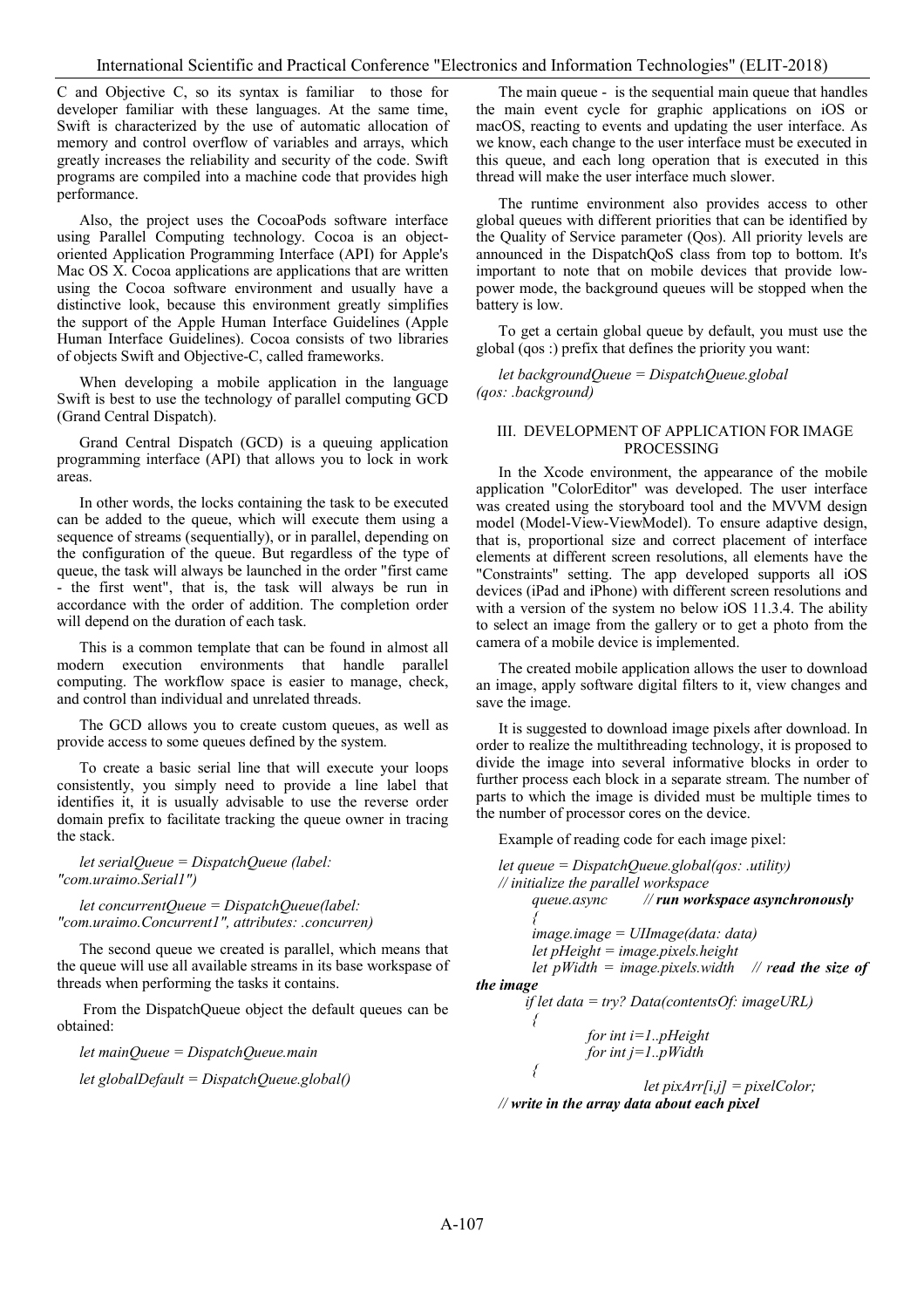```
} 
                              }
 DispatchQueue.main.async 
 {
      print("Show image data") }
```
After uploading an image to it, a black-and-white filter is automatically applied, which can be removed completely or partially using the Splash feature.

 *}*

You can apply features to the image: grayscale, sepia, brightness, contrast, blur (Gaussian filter), PencilSketch filter.

An example of applying a filter for change of brightness to an image. To do this, you need to change the values for each pixel:

```
let queue = DispatchQueue.global(qos: .utility) 
   queue.async 
         {
         image.image = UIImage(data: data)
          let pHeight = image.pixels.height
         let pWidth = image.pixels.width
      if let data = try? Data(contentsOf: imageURL)
         {
                   for int i=1..pHeight
                   for int j=1..pWidth
         {
                  let pixArr[i,j] = pixelColor 
         // read in the image the R,G,B-components of each 
         pixel
                            } }
         DispatchQueue.main.async 
         {
         for int i=1..pHeight
          for int j=1..pWidth
         {
         pixArr[I,j]= pixelRGB(rElemet*0.3, 
gElement*0.59+bElement*0.11)
         // filter application 
print("Show image data")
 }
        print("Did download image data")
    \left\{\begin{array}{c} \end{array}\right\}The images "b" and "c" illustrate examples of applying 
filters to the original image "a".
```


a) The initial image



b) Black and white filter image



c) Image with changed brightness

The example shows the use of multiprocessing technology (DispatchQueue object), where each part of the image is allocated a separate workspace, which is processed in parallel with others.

To investigate the effectiveness of using multithreading technology (reducing the execution time of certain operations), another iOS application was used, and a comparison was made between the time taken for the image to be blurred. The research was conducted on a mobile device iPhone 5 with two processor cores. The running time of the created mobile application is twice as low as running a regular application without the use of multithreading technology.

When using the created application, you should take into account features of the iOS system: the impossibility of processing images of a very large size. When using large sized images, the CPU is heavily loaded and the iOS operating system prevents the program from running, closing it.

# **CONCLUSIONS**

Frequent use of photo content on mobile devices necessitates new applications. Modern mobile devices have multi-core processors. This feature allows developers to use parallel computing technology to create modern and efficient mobile applications. The basic idea behind this technology is to minimize task execution times by allocating loads between multiple computing devices.

With programming language Swift created a modern mobile application for devices on the iOS platform for image processing. The application uses the Grand Central Dispatch (GCD) application interface. His application made it possible